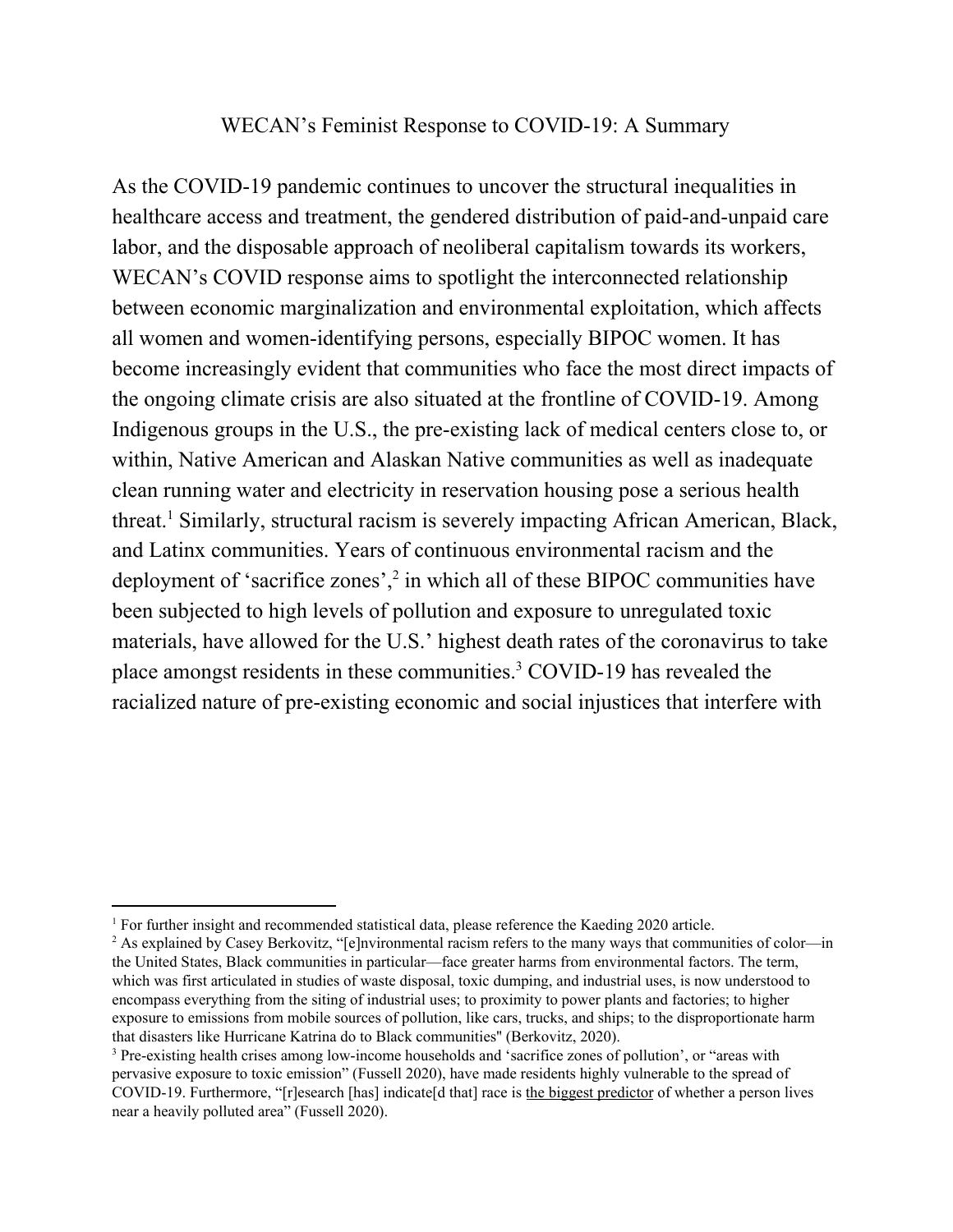the ability to follow public health guidelines, notably working from home<sup>4</sup> and social distancing, $5$  as well as receiving proper healthcare during the crisis.

WECAN's primary finding is simply that if an economic system that prioritized human and environmental wellbeing had been established prior to the spread of COVID-19, neither the world population nor the global economy would be as negatively impacted as it is today. In other words, a caring economy that valued the regenerative nature of human rights, responded according to intersectionality across socio-economic demographics, and respected the rights of nature would have significantly different outcomes. In order to ensure the long-term potential for a post-COVID economic recovery, not only must feminism and anti-racism be integrated into the central platform of a post-COVID economic plan but also a more circular flow of capital and goods and services that centers people and planet above corporate gains and expanding military budgets. A reciprocal relationship between human needs and natural resources must be implemented in accordance with Indigenous knowledge of respect and reciprocity with the Earth and each other. Given the uniquely negative consequences of climate change on women across the world, $6$  it is crucial that action towards resolving gendered inequalities and gender-based violence simultaneously ensures better ecological balance. By providing social justice for all historically-marginalized groups,<sup>7</sup> centering their leadership in decision-and-policy-making, and implementing Indigenous and socio-environmental justice and protections, the most holistic dismantling and restructuring of the current economic and political system can be accomplished instead of paving a path for future crises to take a similar toll.

<sup>&</sup>lt;sup>4</sup> "A study of the 'Mission District' [community](https://www.ucsf.edu/news/2020/05/417356/initial-results-mission-district-covid-19-testing-announced) [cited below] in California showed that Latinos accounted for more than 95 percent of positive COVID-19 cases and 90 percent of individuals with positive tests were unable to work from home. Certain industries that have workers that are predominantly minorities face higher rates of COVID-19: At [meatpacking](https://www.usatoday.com/in-depth/news/investigations/2020/04/22/meat-packing-plants-covid-may-force-choice-worker-health-food/2995232001/) plants [cited below], where the rate of COVID-19 infections is higher than the rate in 75 percent of US counties, [nearly](https://cepr.net/meatpacking-workers-are-a-diverse-group-who-need-better-protections/) half [cited below] of [workers](https://cepr.net/meatpacking-workers-are-a-diverse-group-who-need-better-protections/) are Hispanic and a quarter are African American" (

<sup>&</sup>lt;sup>5</sup> "The most likely groups to live in multi-generational households are Asians (25.8% in 2009), blacks (23.7%) and Hispanics (23.4%). The share living in multi-generational households is notably lower for non-Hispanic whites (13.1%) and mixed-race Americans (17.9%)" (Pew Research Center, 2011).

<sup>6</sup> This statement can be further contextualized via the cited 2015 report by the Georgetown Institute for Women, Peace, and Security.

<sup>7</sup> Including but not limited to Black, African American, Latinx, and immigrant communities as well as LGBTQ+ persons who face systemic discrimination and underrepresentation.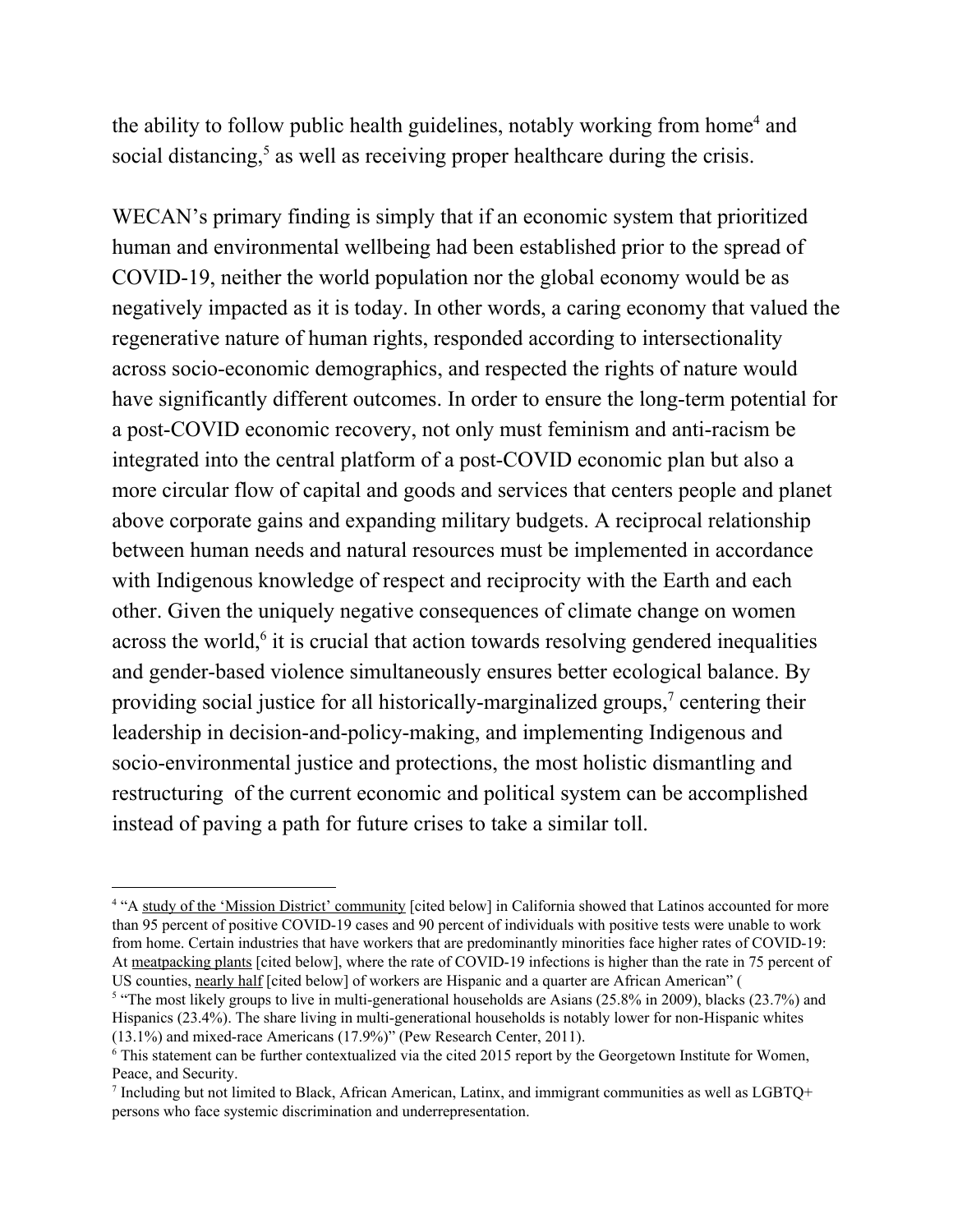## *Works Cited*

- Alam, M., Bhatia, R., & Mawby, B. (2015). Women and Climate Change: Impact and Agency in Human Rights, Security, and Economic Development. *Georgetown Institute for Women, Peace and Security, Washington DC, USA*. Retrieved from: <https://giwps.georgetown.edu/resource/women-and-climate-change/>
- Bagenstose, Kyle, et al. "Coronavirus at Meatpacking Plants Worse than First Thought, USA TODAY Investigation Finds." *USA Today*, Gannett Satellite Information Network, 22 Apr. 2020, [www.usatoday.com/in-depth/news/investigations/2020/04/22/meat-packing](http://www.usatoday.com/in-depth/news/investigations/2020/04/22/meat-packing-plants-covid-may-force-choice-worker-health-food/2995232001/)[plants-covid-may-force-choice-worker-health-food/2995232001/.](http://www.usatoday.com/in-depth/news/investigations/2020/04/22/meat-packing-plants-covid-may-force-choice-worker-health-food/2995232001/)
- Benson, Adam F. et al. "Disparities in Distribution of Particulate Matter Emission Sources by Race and Poverty Status". American Journal of Public Health, March 7 2018, [https://doi.org/10.2105/AJPH.2017.304297](https://ajph.aphapublications.org/doi/abs/10.2105/AJPH.2017.304297).
- Benz, Terressa A. "Toxic Cities: Neoliberalism and Environmental Racism in Flint and Detroit Michigan." *Critical Sociology*, vol. 45, no. 1, Jan. 2019, pp. 49–62, doi:[10.1177/0896920517708339](https://doi.org/10.1177/0896920517708339).
- Berkovitz, Casey. "Environmental Racism Has Left Black Communities Especially Vulnerable to COVID-19." *The Century Foundation*, The Century Foundation, 19 May 2020, [https://tcf.org/content/commentary/environmental-racism-left-black-commu](https://tcf.org/content/commentary/environmental-racism-left-black-communities-especially-vulnerable-covid-19/) [nities-especially-vulnerable-covid-19/.](https://tcf.org/content/commentary/environmental-racism-left-black-communities-especially-vulnerable-covid-19/)
- Eisler, Riane. "Building a Caring Economy and Society." *Cadmus*, vol. 2, no. 6, 7 Apr. 2013, [https://rianeeisler.com/building-a-caring-economy-and-society/.](https://rianeeisler.com/building-a-caring-economy-and-society/)
- Farouky, Jumana. "The Formal Economy as Patriarchy: Vandana Shiva's Radical Vision." *Women's Advancement*, News Deeply, 2 Mar. 2018, [www.newsdeeply.com/womensadvancement/community/2018/03/01/the-for](http://www.newsdeeply.com/womensadvancement/community/2018/03/01/the-formal-economy-as-patriarchy-vandana-shivas-radical-vision) [mal-economy-as-patriarchy-vandana-shivas-radical-vision](http://www.newsdeeply.com/womensadvancement/community/2018/03/01/the-formal-economy-as-patriarchy-vandana-shivas-radical-vision).
- Fernandez, Elizabeth, and Nicholas Weiler. "Initial Results of Mission District COVID-19 Testing Announced." *Initial Results of Mission District COVID-19 Testing Announced | UC San Francisco*, University of California San Francisco, 4 May 2020, [www.ucsf.edu/news/2020/05/417356/initial-results-mission-district-covid-1](http://www.ucsf.edu/news/2020/05/417356/initial-results-mission-district-covid-19-testing-announced) [9-testing-announced](http://www.ucsf.edu/news/2020/05/417356/initial-results-mission-district-covid-19-testing-announced).
- Fussell, Sidney. "Covid-19 Flares Up in America's Polluted 'Sacrifice Zones'." *Wired*, Conde Nast, 26 May 2020, [www.wired.com/story/covid-19-flares-americas-polluted-sacrifice-zones/.](http://www.wired.com/story/covid-19-flares-americas-polluted-sacrifice-zones/)